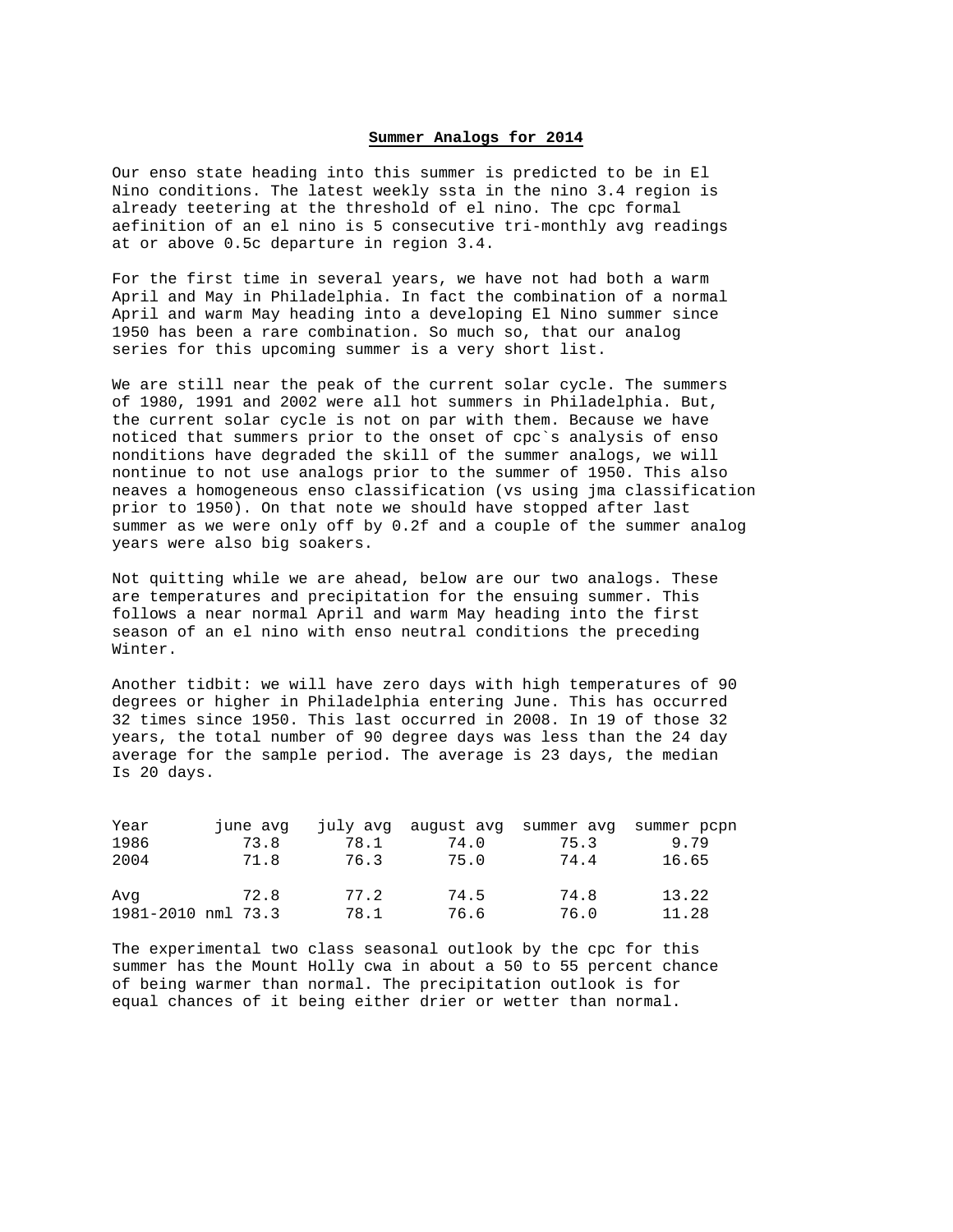

NOAA/NCDC Climate Division Composite Temperature Anomalies (F) Jul 1986,2004 Versus 1981-2010 Longterm Average

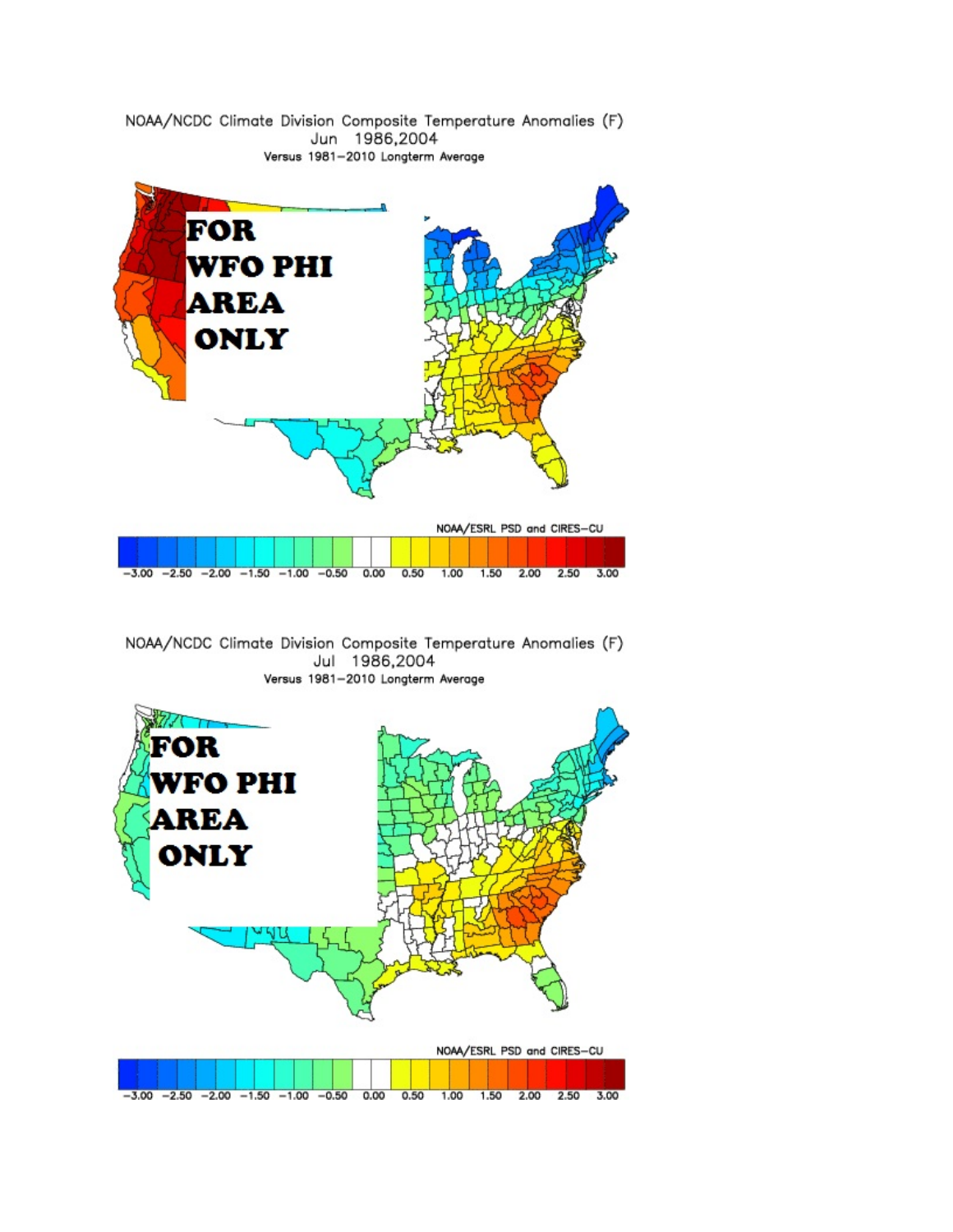

NOAA/NCDC Climate Division Composite Temperature Anomalies (F) Aug 1986,2004